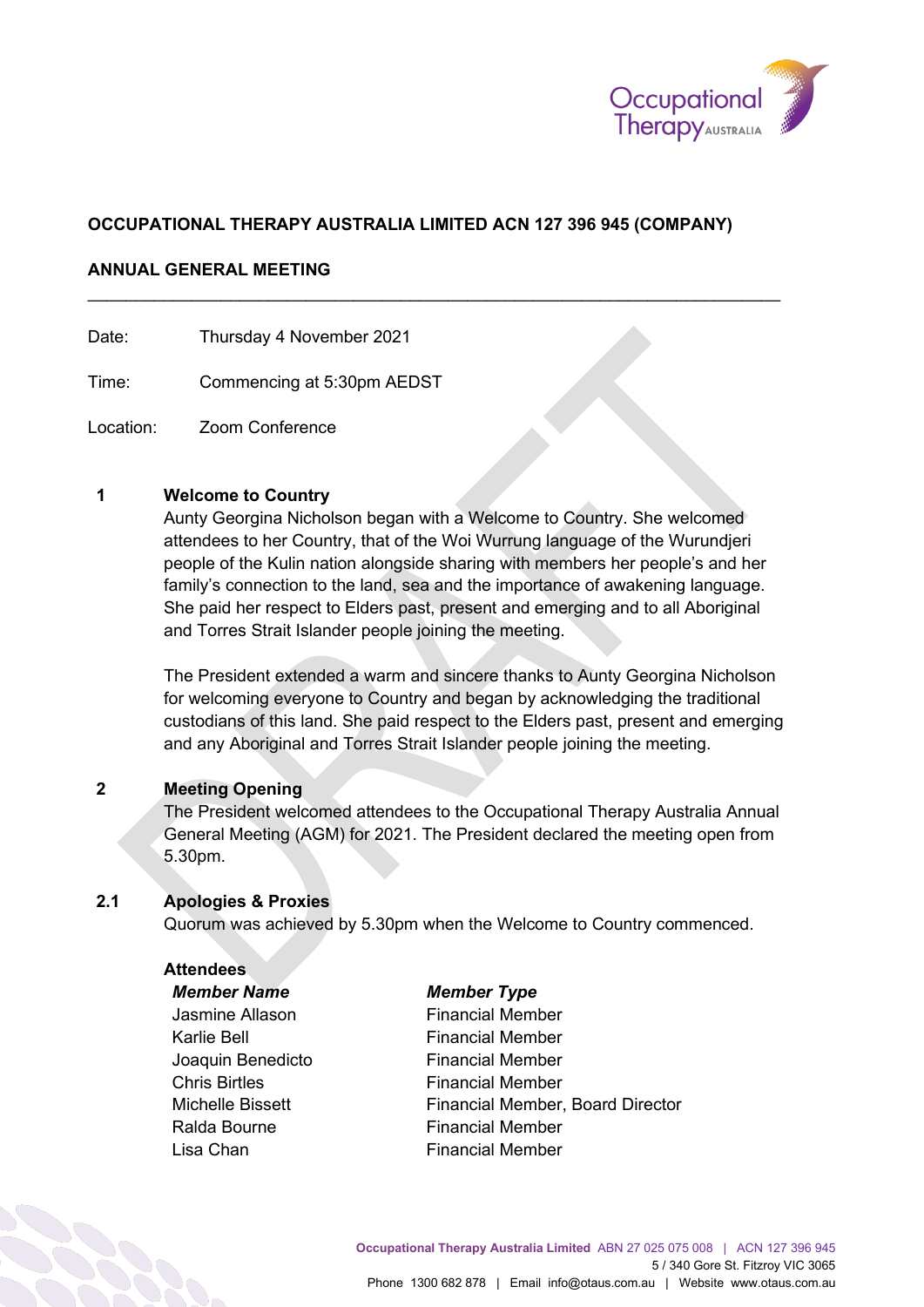

Claire de Jager Financial Member Judith Donald Financial Member Linda Elliott **Financial Member** Mary Evatt **Financial Member** Janine Franz **Financial Member** Emma George Anita Hamilton **Financial Member** Sandra King **Financial Member** Philippa Lawrence Financial Member Vincci Lee **Financial Member** Adam Lo Sarah McMullen-Roach Financial Member Carmen Mitchell **Einancial Member** Matthew Molineux **Financial Member** Nicole O'Reilly **Financial Member** Katrina Pacey **Financial Member** Tracey Parnell **Financial Member** Linda Roche **Financial Member** Debbie Scarfe Financial Member Rebecca Smith Financial Member Jen Sperring Financial Member Vicki Tillott **Financial Member** Nicole Vuillermin Financial Member **Helen Walker Communist Communist Person Financial Member** Jess Wallace Financial Member Margaret Wallen Financial Member Lee Zakrzewski eta erreferentzial Member

# *Invitees*

#### *Staff Members*

Priscilla Ennals Financial Member, Vice President Financial Member, WFOT First Alternate Delegate Carol Jewell Financial Member, OTA Staff member Financial Member, Board Director, WFOT **Delegate** Paul Marsh Financial Member, Vice President Finance Annie McCluskey Financial Member, Board Director Carol McKinstry Financial Member, President & Chairperson Joanna Murray Financial Member, Board Director Michelle Oliver **Financial Member, OTA Staff member** 

Georgina Nicholson Wurundjeri Land Council (for Item 1 Only)

Samantha Hunter Chief Executive Officer (CEO) Erin Eades GM Corporate Services, Minute-taker Michael Barrett GM Government & Stakeholder Relations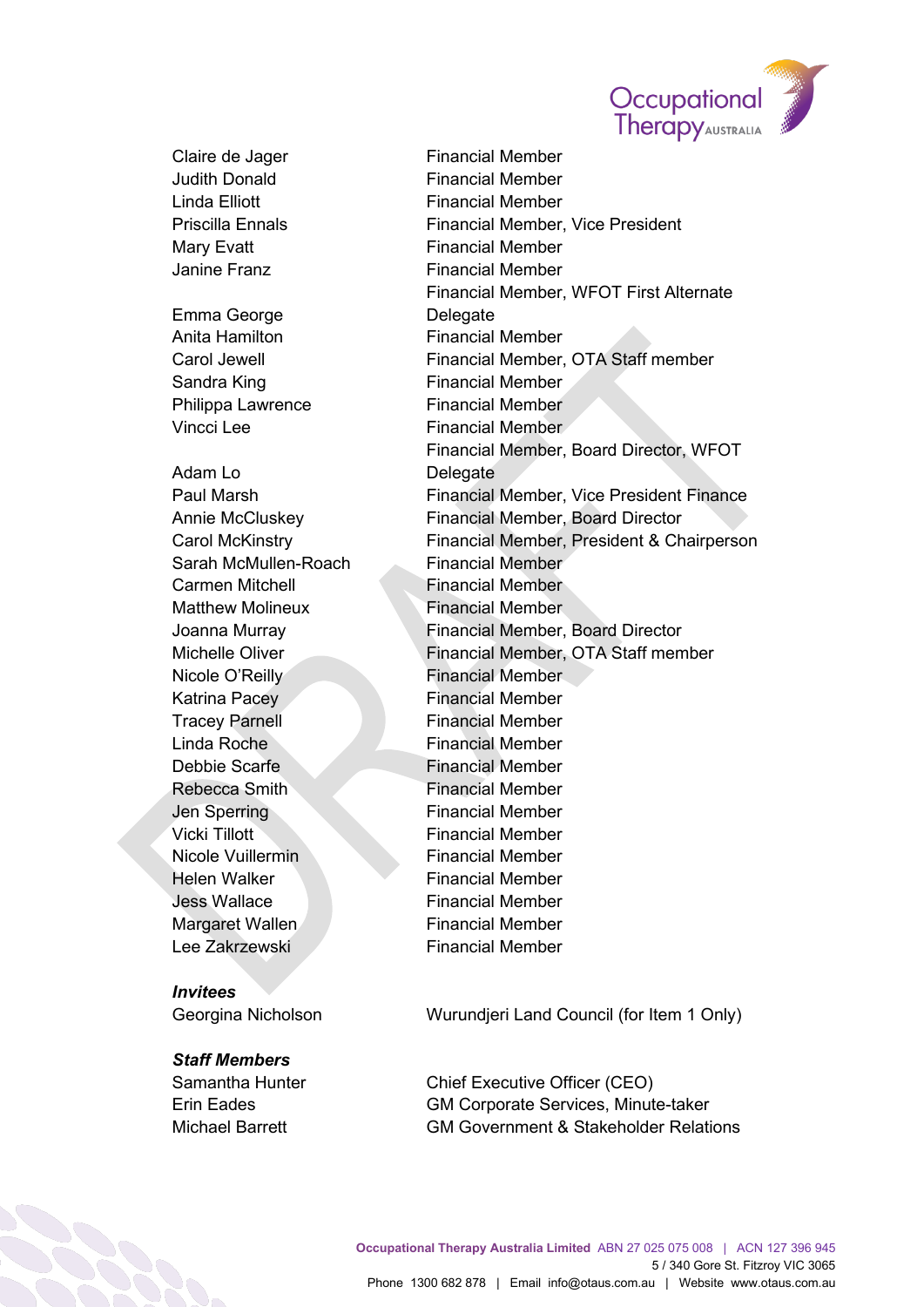

| Lauren Jensen |  |
|---------------|--|
| ea Rawlings   |  |
| Rebecca Meyer |  |

# **Apologies**

Lauren Jensen GM Marketing, Communications & Membership Lea Rawlings Chief of Staff/Executive Advisor Rebecca Meyer GM National Events, CPD & Business **Development** Lauren Ritchie Corporate Services Coordinator Cynthia Noh Senior Accountant

Leanne Healey Board Director Karen Brown **Financial Member** Kim Walder **Financial Member** 

# **Proxy appointments**

| Elizabeth McHugh | Chairperson |
|------------------|-------------|
| Karen Brown      | Chairperson |

## **2 Minutes**

The President noted that, as at previous Annual General Meetings, members are not required to confirm the Minutes of the previous Annual General Meeting.

In line with OTA's process the Minutes from this meeting will be placed on the website for three weeks and following this, will be presented to the Board for confirmation.

# **3 President's Report**

The President began by acknowledging the challenging year for all Australians due to the ongoing COVID-19 global pandemic. She noted that despite these challenges, OTA has had one of its most successful years not only by navigating the changing immediate landscape for both allied health and associations but also looked to the future to develop a new strategy.

The President then formally launched OTA's first Reflect Reconciliation Action Plan (RAP) to members. She informed members that this first RAP is a cornerstone of OTA's broader Journey to Understanding and formalises our commitment to reconciliation. This Reflect RAP provides the Association, Board and staff the framework to develop deep mutual respect, strengthen and repair relationships and to ensure our Association is a culturally safe and welcoming organisation for Aboriginal and Torres Strait Islander people.

The President acknowledged that the first Reflect RAP is a culmination of a body of work from multiple groups and individuals and thanked everyone for lending their time, cultural and clinical knowledge to this important piece of work.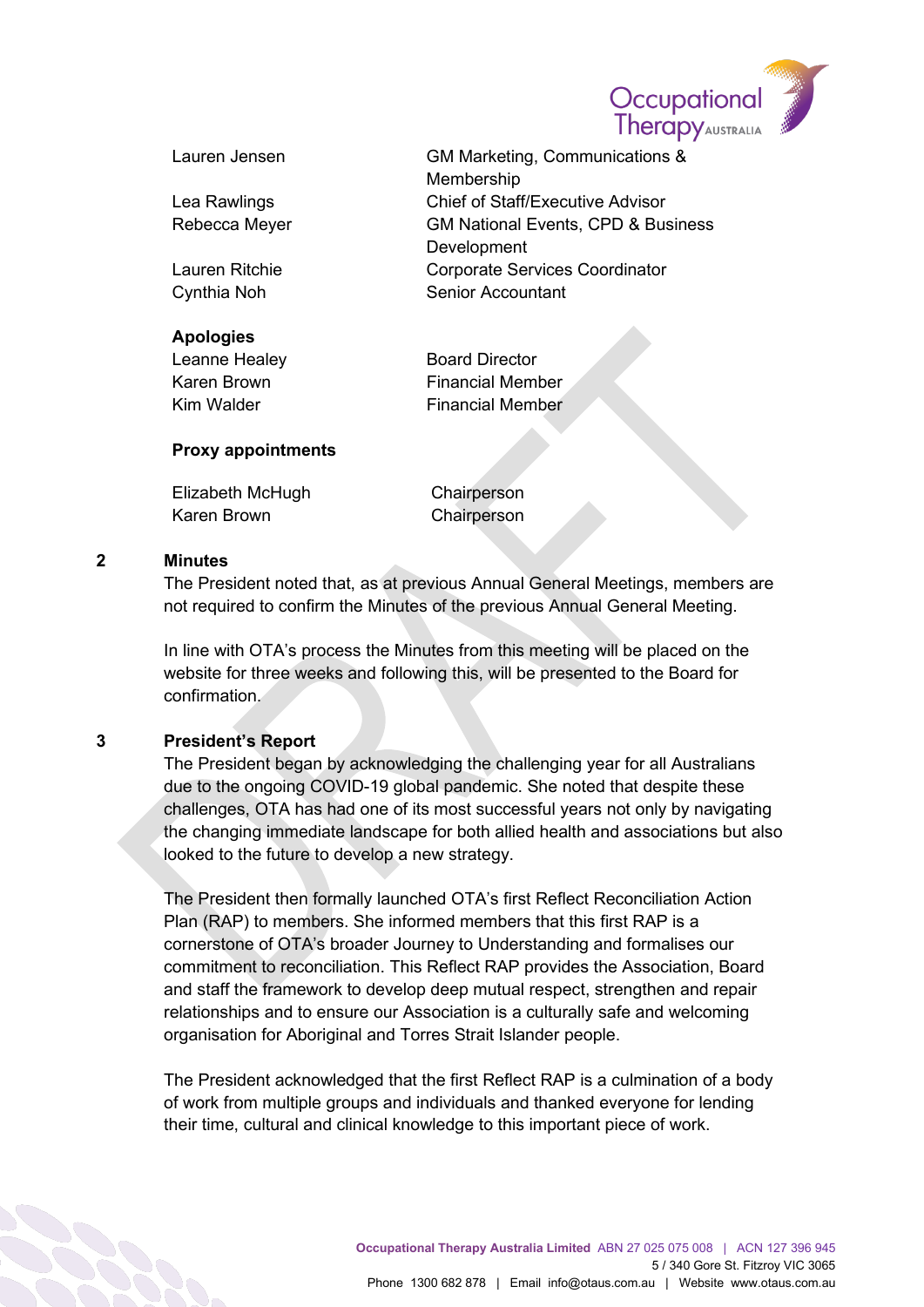

The President then highlighted key items from the 2020-21 reporting period including:

- The delivery of the OTA experience in a virtual environment including the National Conference, OT Exchange and much of our CPD offering which has provided greater flexibility and equity to members across the country.
- The rapidly changing policy environment at both the state and national level has resulted in the doubling of the number of staff working on advocacy issues pertinent to the profession.
- The Professional Practice team's ongoing response to the evolving immediate crisis and provision of assurance and advice to members across all practice areas has meant growing the size of the team and significantly the number of OTs on staff.
- The Australian Occupational Therapy Journal increased its impact factor from 1.278 to 1.856 and thanks were given to Professor Louise Gustafasson, the Editorial Board, and the volunteer reviewers for this outstanding achievement.

Finally, the President thanked everyone who contributed to this very successful year including the OTA Board, Divisional Councils, CEO Samantha Hunter, OTA staff and members.

# **4 CEO's Report**

The CEO opened by acknowledging the traditional owners of all the lands on which the Association and its members live and work.

The CEO was pleased to present the 2020-21 annual report to members in what has been another year of change and uncertainty for members, the communities and clients they serve, and for OTA staff.

She informed members that OTA has continued to forge ahead in cementing its future as a sustainable, responsive and highly relevant allied health association with the development of a new strategy and an ambitious operational plan which encompasses raising the profile of members, ensuring appropriate technology investment for the future, and forward-thinking research to provide a road map for the profession in critical areas.

The CEO presented some key highlights from the year including:

- Membership has grown, up 9% overall and a 90% retention rate demonstrating that members see the value in unity in representation.
- Diligent financial management has led to three consecutive years of strong positive growth for the Association.
- Growth in staffing at OTA across Professional Practice, Policy and Advocacy and Corporate Services, Finance and Governance teams broadening OTA's capability and capacity to deliver and support members.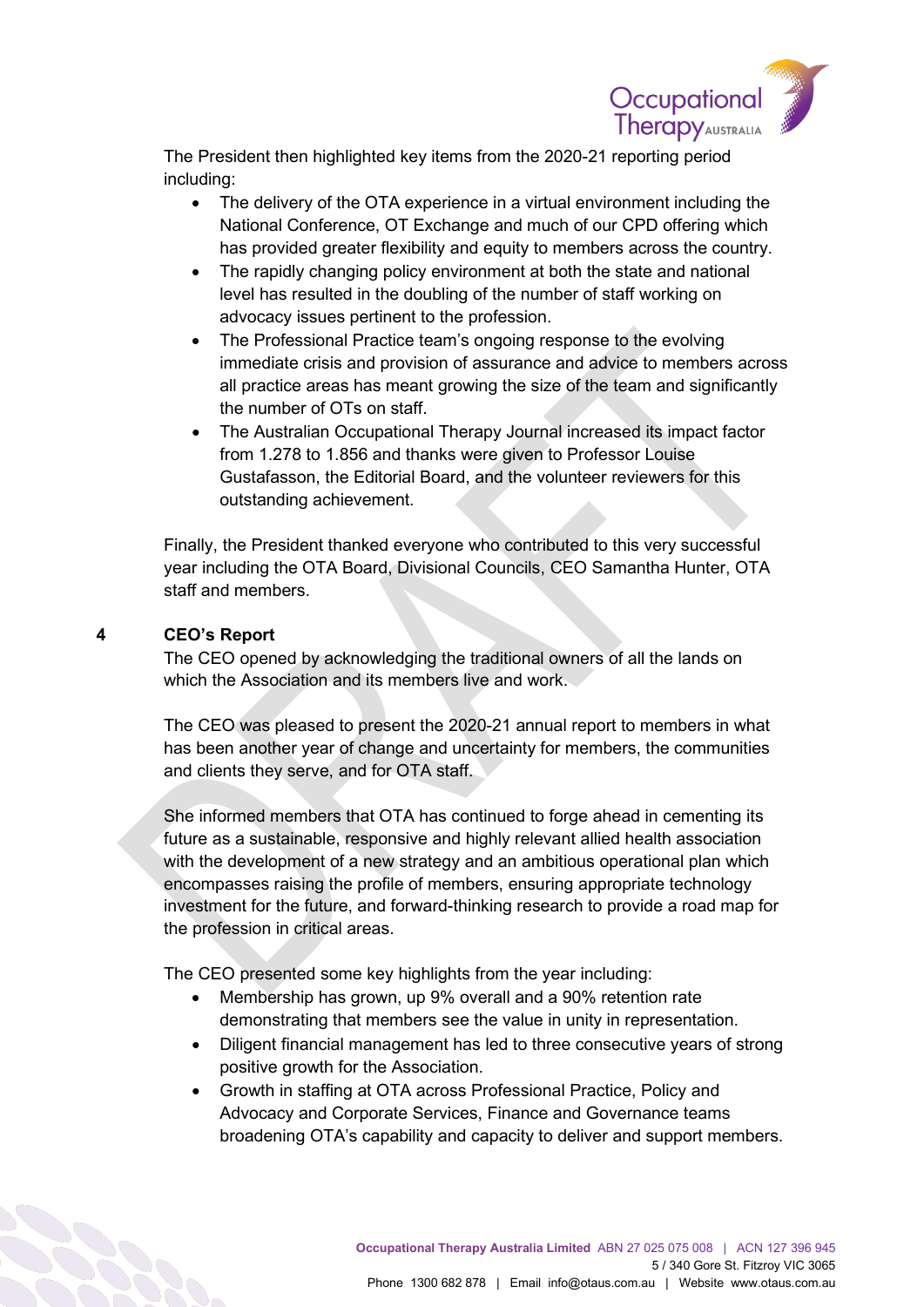

The CEO gave her profound gratitude to the members who tirelessly dedicate their skills and expertise through the Board, Journal Board, Divisional Councils, Reference and Working Groups, Committees and Taskforces, who speak on OTA's behalf at inquiries and forums and convene Special Interest Groups. She noted that the Association quite simply could not operate without this support.

The CEO summed up by thanking the staff who have stepped into uncertainty and embraced change to continue to support our members and the profession. She noted the organisation-wide excitement for the possibilities for the profession as we move into the year ahead and her immense pride at the achievements over the past year.

## **5 Financial Report**

The Vice President Finance informed members that this reporting period represents a full financial year impacted by the pandemic. He reported that the Board and management had taken a conservative approach to the budget at the onset of COVID-19 based on projected uncertainty for the immediate future.

The Vice President Finance was pleased to announce that, due to diligence, careful planning and monitoring of the budget, and robust financial investment strategy, a record surplus had been garnered by the Association. He informed members that revenue increases can be attributed to increased membership numbers and improved member retention, an increased uptake of CPD via online learning, and revenue was further enhanced by hosting three national events within this financial year.

He provided some further highlights including:

- Due to the continued focus on building OTA's financial health, the Association is in a strong position with a current liquidity ratio of 3.09.
- The financial performance results reflecting \$6,395,149 in revenue offset by \$4,358,956 in expenses, resulting in a net surplus of \$2,036,193. This represents a 144.51% increase on the previous financial year.
- Total assets amount to \$10,931,042 of which \$7,716,072 is in cash and term deposits. Total liabilities equate to \$2,625,655 of which \$1.87 million relate to membership and CPD income received in advance.
- Net asset trends (assets minus liabilities) remain positive, with a balance of \$8,305,387 at the end of the reporting period, 30 June 2021.

The Vice President Finance noted that OTA's strong record of financial accountability and management make the delivery of our new strategy possible, and the benefits for members tangible.

In conclusion, the Vice President Finance congratulated and thanked fellow Directors, the Finance, Risk and Audit Committee, the CEO and Senior Account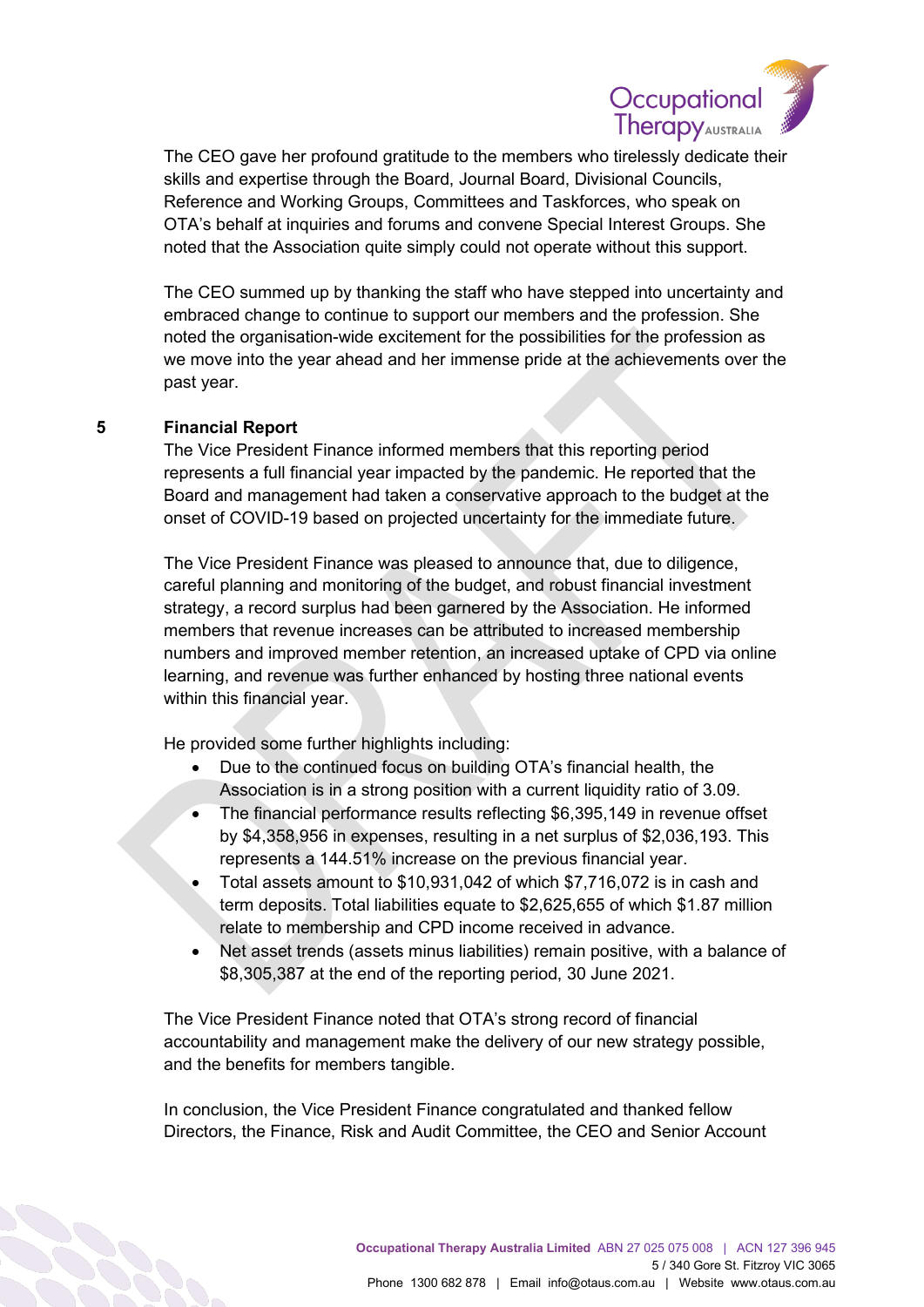

Cynthia Noh, for working collaboratively to achieve such a strong result in challenging and uncertain times.

# **6 Questions Pertaining to the Presidents, CEO, Vice President Finance and the Annual Report**

The CEO and President provided answers to the following questions raised by members prior to the AGM.

*How did OTA come to decide upon the statement released relating to vaccination of health care professionals? Were OTA members surveyed regarding OTA's position?*

The Association received a high volume of member queries relating to their obligations, their risk and responsibilities to themselves, their staff and their clients. Throughout the pandemic what has resonated through the allied health sector has been the inconsistency for practitioners across the nation. The Association called for standardisation across the country and as a health care profession, the Association does believe in the efficacy of vaccination.

The Board endorsed the released statement and as members would appreciate, the Board is elected to act on behalf of the membership, making hundreds of decisions each year. Not every decision is met with agreement by all members however the Board makes decisions based on what it believes to be the best interests of the profession at all times. The membership was not surveyed on the matter. Operating during a pandemic, the Board determined to act in a way that was most expedient in the circumstances.

*In light of the TGA's emergency use authorisation, together with reports of life changing adverse events associated with these treatments, what risk assessment was done to determine all OTs in all settings should be vaccinated? Has OTA considered other methods of risk mitigation i.e. rapid antigen testing?*

Statements such as those released by the Board are by nature blunt instruments and there will always be exclusions. The Association would always recommend that occupational therapists use their clinical judgement to determine their own professional and personal risk and to follow the advice and instruction of the orders under which state they operate.

*Our federal registration body AHPRA's position statement uses the words "strongly encourage" in relation to health practitioners and COVID-19 vaccinations. Why is OTA taking a different approach to AHPRA by calling for mandates?*

AHPRA is a federal government authority and OTA is an association independent of government. From time to time we do hold different views.

*The Australian Government Department of Health states that "The COVID-19 vaccine is voluntary and free and your information and privacy are strictly protected." This is in stark contrast to the implications and reality of mandates where, despite the sanctity of personal health information and confidentiality, OTA members would be expected to divulge their 'vaccination status' to employers and*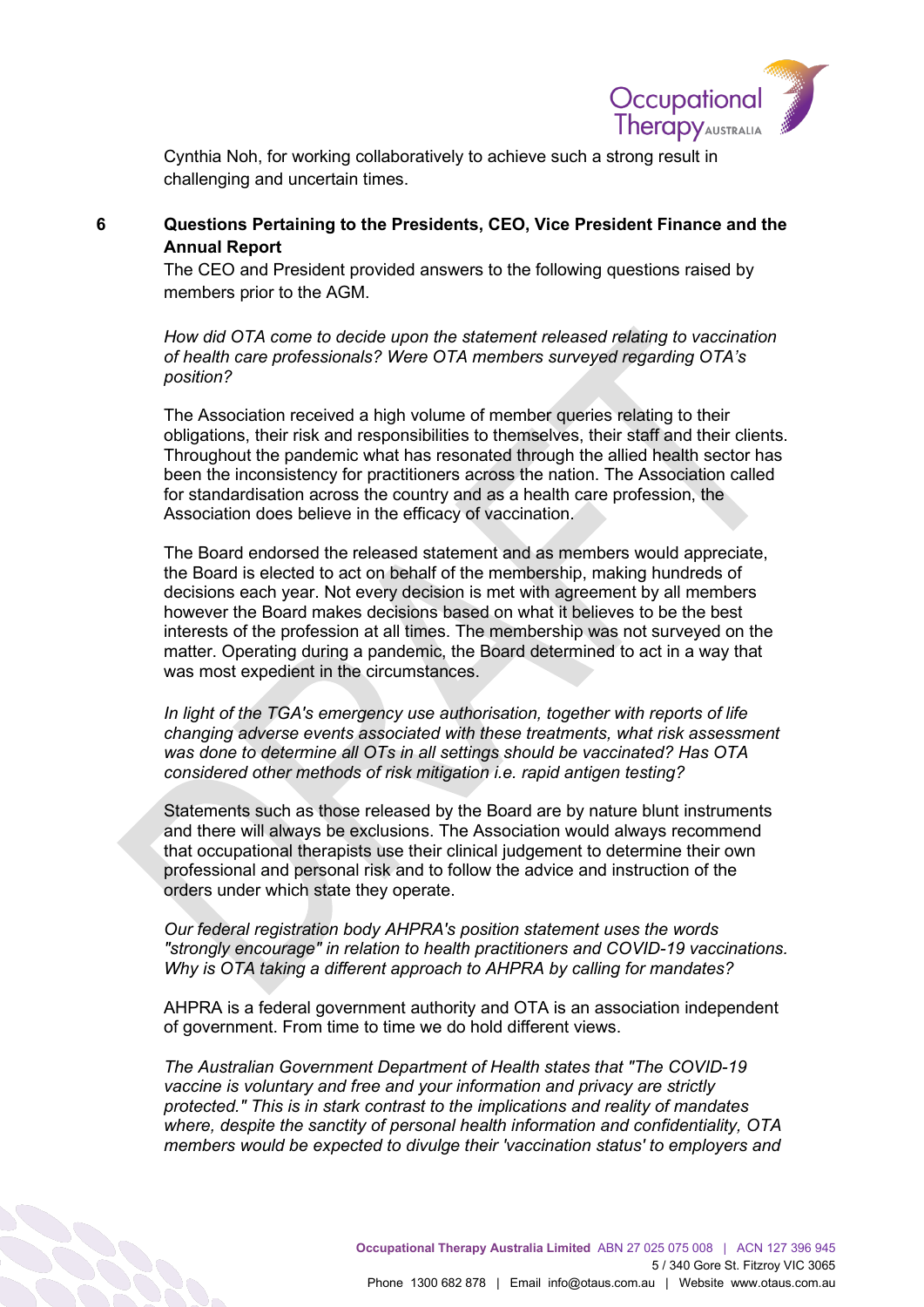

*possibly clients. How does OTA envisage preserving member privacy while simultaneously calling for mandates?*

Many employers have always had conditional employment terms including provision of police checks, working with children checks or flu vaccination. OTA does not view this conditional employment requirement in a different light to existing employment conditions. OTA always ensures that we abide by privacy legislation and do not devolve member details.

*Did OTA receive any financial incentive or bonus in association with their communication with members regarding COVID-19. If so, what was the purpose and the amount of the funding?*

No. OTA has not received financial incentives or bonuses in relation to our COVID-19 communications. OTA has received the financial stimulus packages available to businesses of our size during the pandemic. This was not tied to expectations of support for state or federal government policies.

*Given that OTA would be aware of the limited availability of services in regional areas, have you considered the impact and risk to vulnerable clients who cannot access services due to further reduced staffing and loss of expertise within the profession? How do OTA intend to support all members to maintain registration and working capacity within appropriate risk assessment?*

OTA does not anticipate a large reduction in the occupational therapy profession and does note that vaccination is currently conditional on some workplaces but is not mandatory across the profession and vaccination is not contingent on registration status. Members can continue to be supported by contacting our Professional Practice Team.

*I recently attended the OTA webinar with the HR consult regarding mandating of COVID vaccines. Thank you for organising and the opportunity to attend this. During the webinar questions were submitted, however no responses have been received - will these questions be addressed? How will they be addressed? If OTA will not be addressing these questions, why not?*

Questions placed in the Q&A function were answered at the time. This was articulated at the commencement of the webinar. The chat function provided a forum for members' discussion and was not monitored for this purpose. Any outstanding questions relating to obligations to staff and your responsibility to providing a safe workplace can still as always be directed to Workplace Plus. If members have any questions which remain unanswered at the end of today, please place these in writing to the Association addressed to the CEO.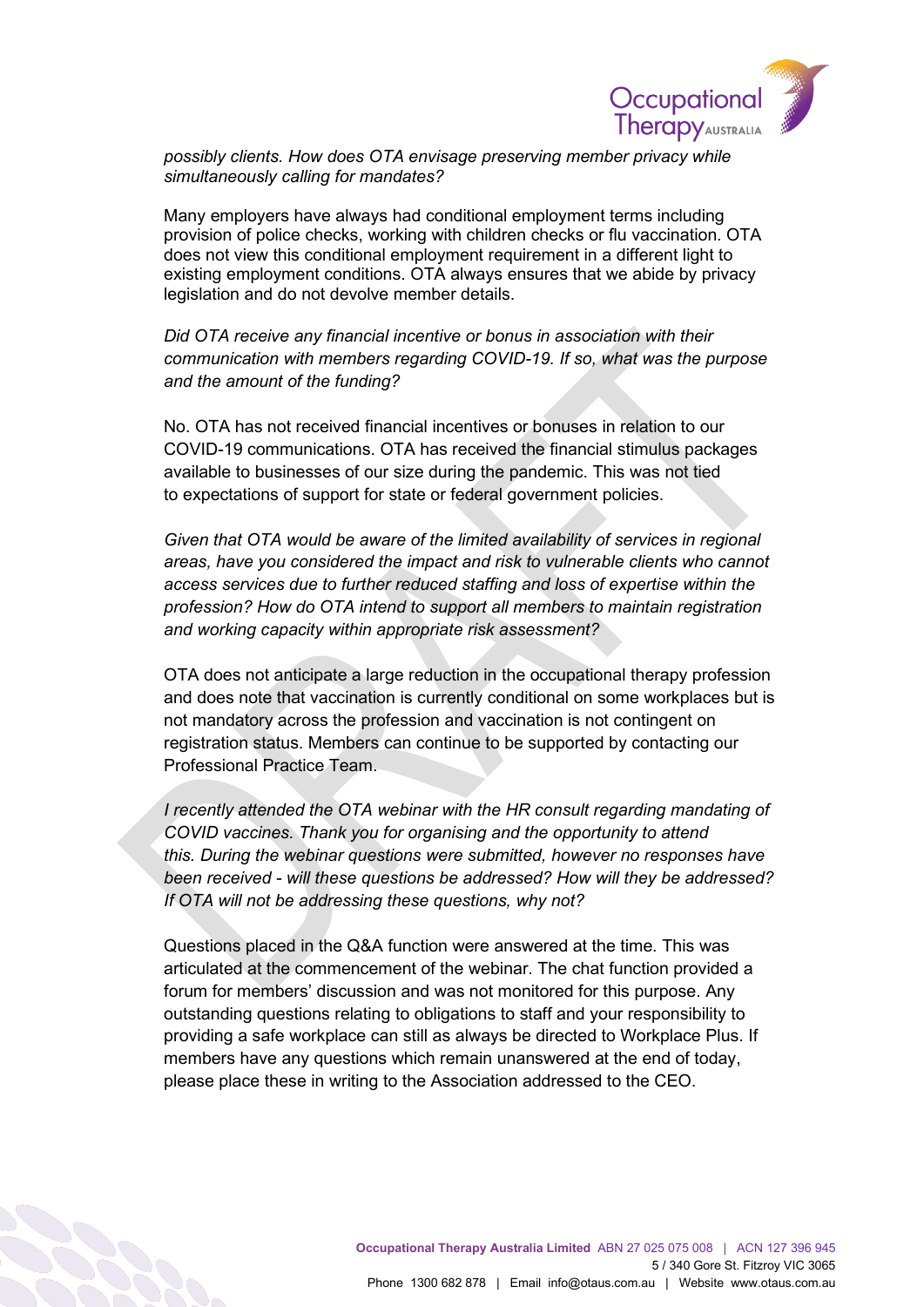

*Will OTA advocate for ongoing registration of occupational therapists through AHPRA regardless of vaccination status in order to uphold the principles of autonomy, human rights (of both the therapist and client), and equality?*

The Board is not aware of any plans for AHPRA to alter their registration requirements at this time.

*Has the Board considered occupational deprivation for OTs who can no longer practice due to not having the vaccine?*

It is our understanding that at this time, there is no restriction to registration or practice unless vaccination is a condition of employment as directed by your employer.

*Will OTA accept any responsibility or provide any compensation to a member who may suffer any adverse reactions to the mandated COVID-19 vaccination and have potential loss of income due to this?*

No. OTA is not a vaccination provider.

*An OTA survey was recently circulated to members. Will OTA be publishing the results of the survey? If so, when can members expect to receive them?*

Thank you to everyone who responded to the survey as it is important OTA has good data to inform its decisions. The results from the recent member survey are being collated and we are awaiting a formal report on the results. From there, OTA will publish a high-level summary of results in upcoming member communications which is likely to be in the new year.

*Could OTA please provide an update on the issue of the NDIS referring clients to claim from their OT's when AT fails/circumstances change etc.?*

OTA understands that this is of concern to members and whilst we pursue further dialogue with the NDIS on this matter we remind all members of the importance of rigorous and thorough documentation to ensure you are protected in case of any action by any client whether NDIS funded or privately funded and remind members to immediately contact their insurer should this circumstance arise. A fulsome communication has been made available to members today on this topic.

*I understand OTA are currently working on NDIA's proposal to downscale fees – thank you. An update would be welcome with regards to progress, and whether travel will be more realistically reflected going forwards.*

The NDIA is undertaking its annual pricing review. We will be making a submission, as we do each year, and the NDIS National Reference Group will be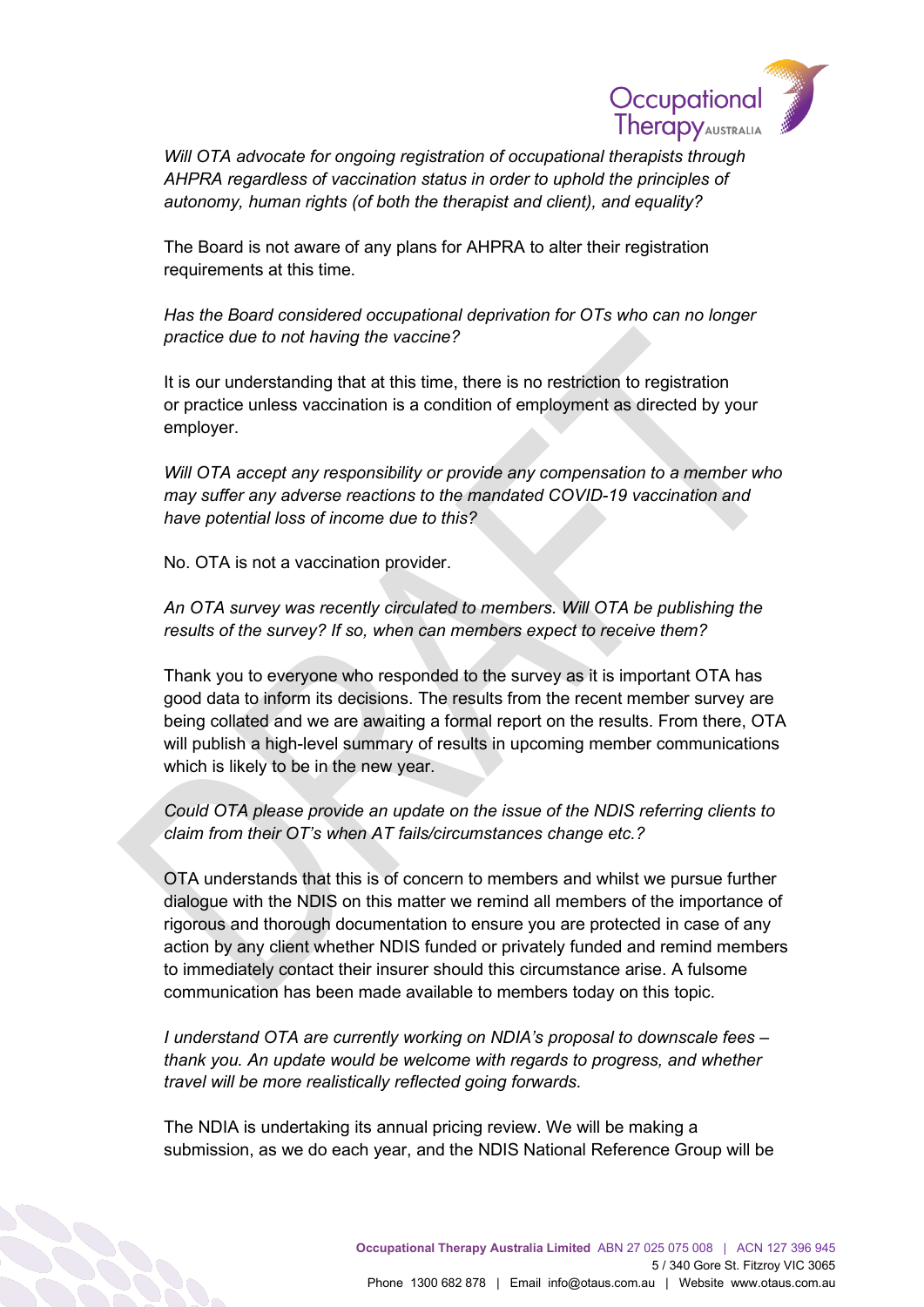

meeting in the coming week to discuss the matter and the extent of consultation to be undertaken, being mindful that submissions are due to the NDIA by 28 November. OTA will be sure to remind the agency that the time and expense of doing NDIS work is great and that any reduction in fees will likely see a sizable proportion of service providers leave the scheme. OTA encourages all affected and interested members to provide the Policy team with case studies in order to illustrate the current challenges of the system.

# *Is OTA funded only by membership fees or from any other bodies, e.g, government, etc?*

OTA is funded by key revenue streams including Membership (49%), CPD (15%) and Conference income (17%). OTA also received COVID Stimulus income from government in line with many businesses throughout Australia including:

- the Job Keeper payment from July to December 20 allowing us to continue to support our staff throughout the depths of the pandemic; and
- a payroll tax grant which waived OTA's payroll tax expense for the financial year.

As a result, COVID Stimulus income was 8% of total income for FY20/21 or a total of \$497K.

*One member was delighted to learn from the annual report of one of the good news stories from our shared COVID experience which was the significant profit for the association. The member noted that this is a history making moment in terms of the high value of the profit. Could the Board outline please how this \$2 million will be utilised? Could consideration be given to investing 20% of that surplus for long term possibilities?*

The Board has signed off on an ambitious organisational plan that addresses immediate priorities which include investing in technology that supports the Association, its staff and members and positions as us a digital first organisation. We have other projects which require significant investment such as our Thinking Ahead Paper on Mental Health which positions the profession for the future. As mentioned earlier, OTA has invested in additional staff of particular note in Policy & Advocacy and Professional Practice which we know are of immense importance to the membership, and in a project publication which raises the profile and understanding of the profession. Much work is being undertaken to position the profession for the future including work on advanced scope of practice and a supervision program.

The Board has the appropriate processes including a risk appetite and investment strategy in place which guide the management of investments and provide an adequate liquidity ratio for future sustainability as well as an allocation for innovation.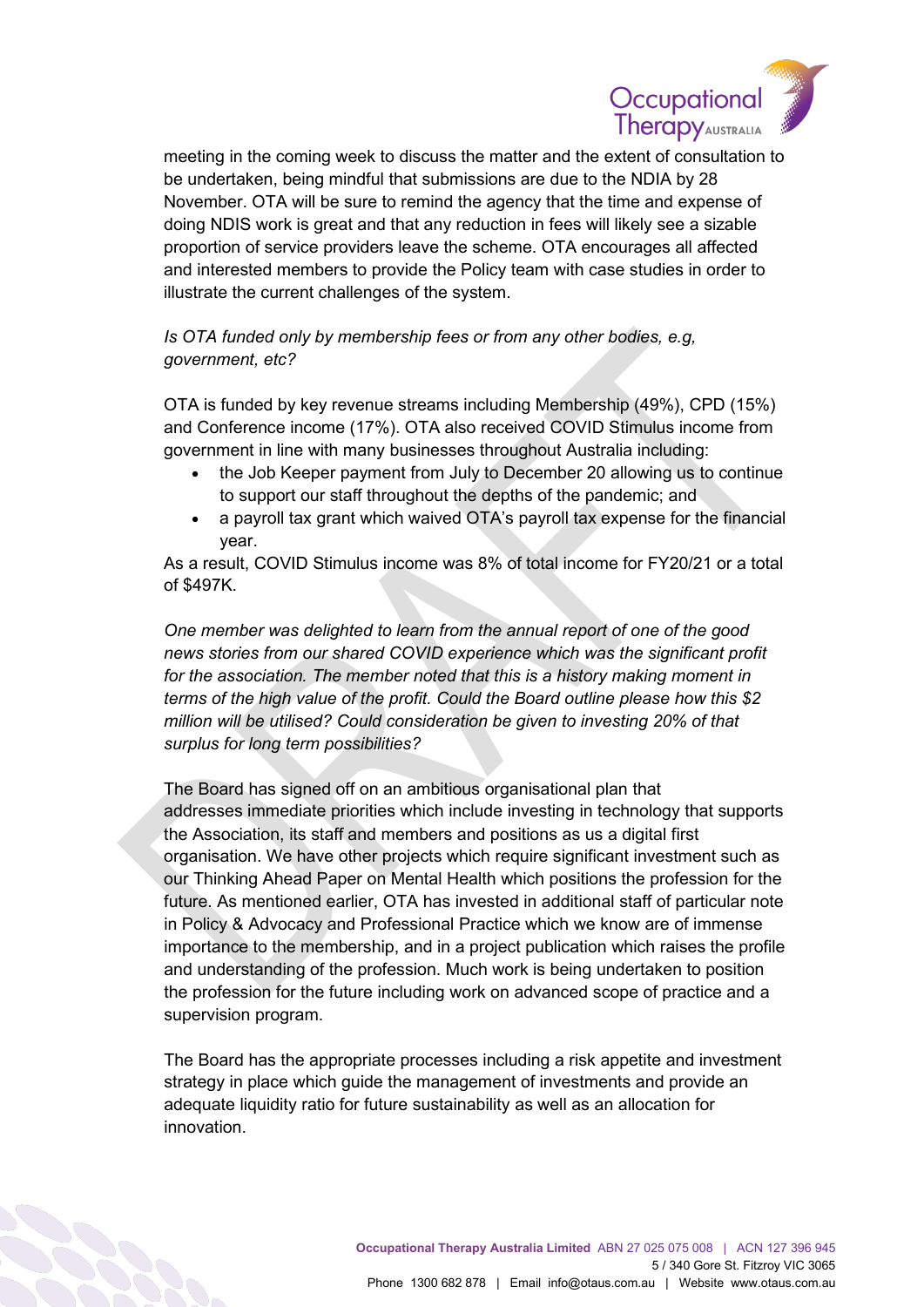

*How can members be involved in the allocation of this windfall? Could there be online meetings for members and some Board members to engage in dialogue of potential projects and priorities? This sharing of ideas is likely to be more engaging as a working together strategy than a survey.*

The current strategic plan was developed in response to COVID and as such is short spanning from now until 2023. Work on the next strategy will commence in early 2022 and members can expect the opportunity to engage with the Board and staff on matters of importance to members. We do anticipate that this will take a variety of forms including forums and roundtables. The Board is committed to funding projects which meet the strategic objectives whilst making an impact for the profession and the communities we serve. We look forward to our members participation throughout 2022 on shaping the future of the Association.

# *In the Financial Statements the amount for rental has increased \$8,000 since last financial year, why is this?*

The actual net increase in rental expense is \$3,000 and changes in the rent figure come from accounting standards for leases which were introduced in July 2019, effective from Financial Year 19-20. We expect a further reduction in the coming financial year as we transition to a flexible, work from home, hybrid workforce.

# *Could you please highlight where the Rae Street funds are allocated in the Financial Statements?*

Rae Street Funds now total \$922,302.57 which returned \$42K interest income with a total ending balance of \$964K. Our Senior Accountant will be in contact with this member to assist with understanding how this is accounted for in our audited accounts.

# *Could you please outline what is included in the 25% of income stated as 'other' in the financial statements?*

Other income streams are advertisement income, interest income, royalties, sponsorship income, commissions and partnership income and project revenue.

The CEO opened the floor to questions without notice. These were submitted by the Q&A function and read out by the CEO and President.

*How many OTs are now employed in the National office?*

There are 7 occupational therapists currently employed by OTA.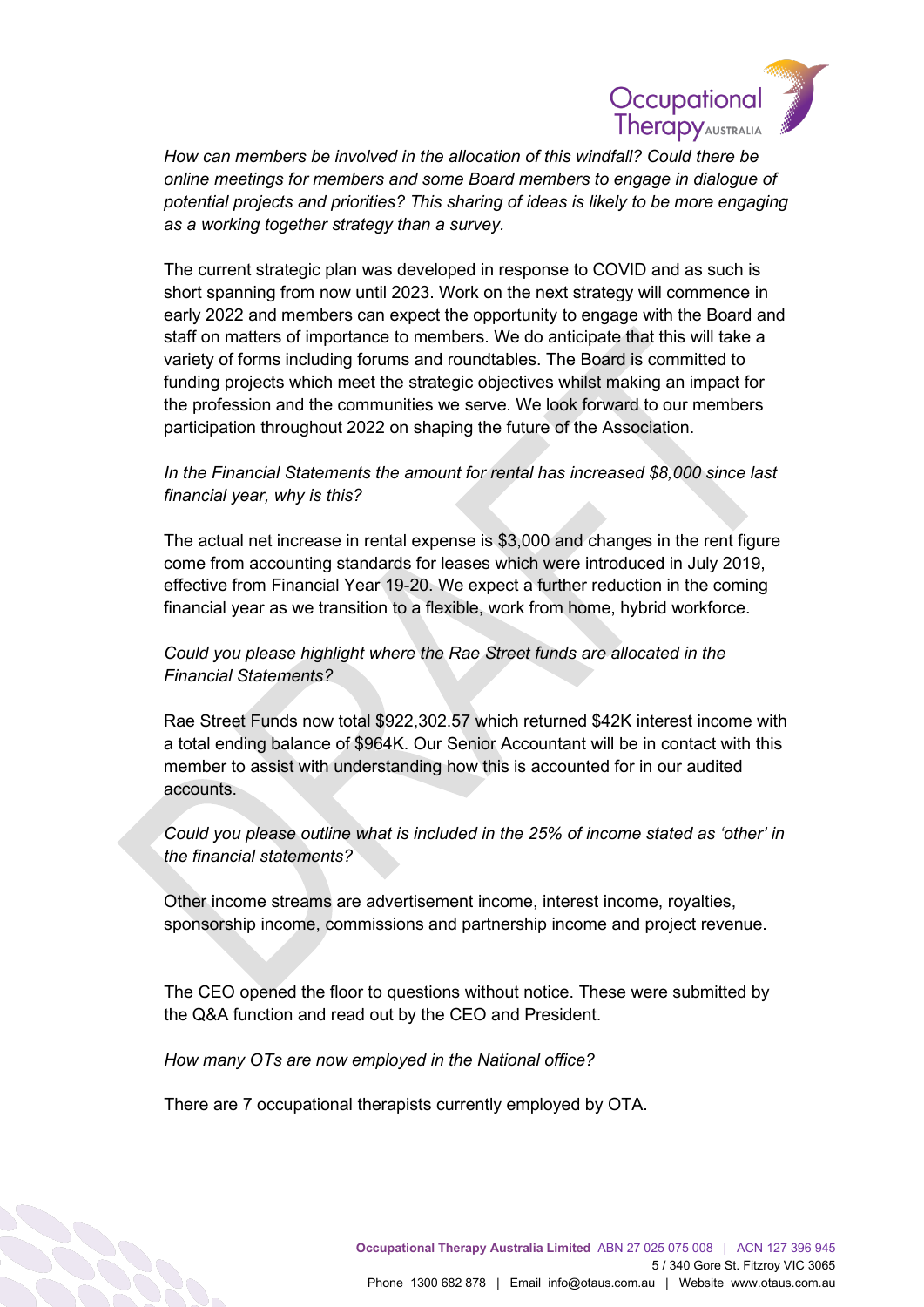

*Does OTA find it important to support OT's who are experiencing Occupational Deprivation? If yes, how does Occupational Therapy Australia plan to support Occupational Therapists who are experiencing Occupational Deprivation at the moment due to an inability to work under current public health orders?*

This question was answered earlier in the questions taken on notice.

*If we add more staff based on the additional staff, can OTA assure members it can maintain the ongoing increase in total staff costs?*

The CEO and President assured members that OTA was in a sound financial position and are actively managing the necessary staff to continue to deliver and expand upon member benefits in a sustainable manner.

*Does OTA think it knows better than AHPRA and the Federal Government when it comes to recommending, versus mandating COVID vaccination?*

No. OTA understands the clear jurisdiction of AHPRA and OTA remains independent of the Federal Government.

## **7 Ratification of Appointment of Auditor**

The President informed members that, as is customary each year, OTA seeks members support to ratify the appointment of our Auditors.

*Motion: That MGR Accountants are ratified as the Auditors of Occupational Therapy Australia Limited*.

Moved by Paul Marsh, seconded by Priscilla Ennals.

Passed with a majority - 36 votes in favour including 2 proxy votes to the Chairperson.

The President thanked members.

## **8 Announcement of Board**

The President passed the chair to Vice President Priscilla Ennals to announce the composition of elected members due to her re-nomination for another term as a Director.

The Board appointments were overseen by the Nominations Committee and the Vice President thanked Nominations Committee members for their work.

The Vice President informed members that the following people have joined the Board:

• Carol McKinstry has been reappointed